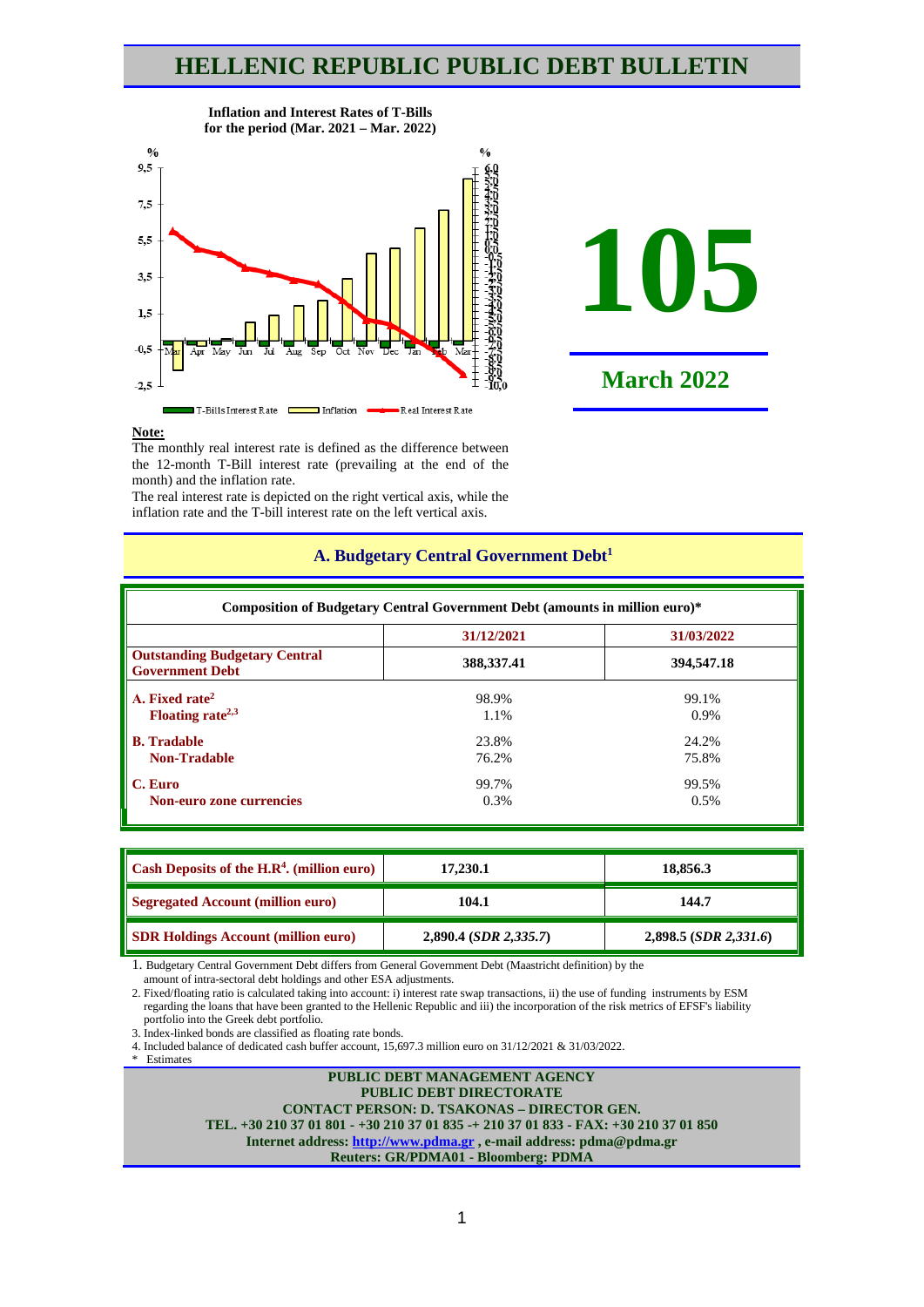#### **Β. Budgetary Central Government Debt by major categories\*\*** (amounts in million euro)\* **31/12/2021 31/03/2022 Bonds and short-term notes** 92,594.01 95,606.15 **19,035.17 82,032.12 82,032.12 82,032.12 82,032.12 82,032.12 82,032.12 82,032.12 82,032.12 82,032.12 82,032.12 1,758.84 issued abroad issued abroad issued abroad issued abroad issued abroad issued 5 <b>issued abroad issued 5 <b>issued 5 issued issued issued issued issued issued issued issued issued is Short-term notes Loans 295,743.40 298,941.03 Bank of Greece** 966.93 968.66<br> **184.61** 968.66 968.66 968.66 968.66 968.66 968.66 968.66 968.66 968.97 968.66 979.51 **184.61 179.51 184.61** 179.51 **Special purpose and bilateral loans** 184.61 179.51 179.51 **Special purpose and bilateral loans** 7,978.97 7,970.60<br> **Financial Support Mechanism loans** 242,619.80 242,094.60 **Financial Support Mechanism loans<sup>1</sup> Other external loans Repos** 7,036.09 36,957.00 7,035.62 40,692.04

\*Since 31/12/2010 Public Debt has been categorized between bonds and loans, long-term and short-term, according to European System Accounts (ESA). \*\* Estimates

**Total 388,337.41 394,547.18** 

| <b>Outstanding volume of Greek State Guarantees (millions of euro)</b>                  |                                                         |                                                                   |
|-----------------------------------------------------------------------------------------|---------------------------------------------------------|-------------------------------------------------------------------|
|                                                                                         | 31/12/2021*                                             | 31/03/2022*                                                       |
| Outstanding guaranteed debt <sup>1,2</sup>                                              | 21,067.22                                               | 28,668.24                                                         |
| <b>Hellenic Development Bank Guarantees<sup>1,2</sup></b>                               | 1,820.93                                                | 1,835.11                                                          |
| 1. See Appendix for further analysis. 2. See Appendix notes. * Estimates                |                                                         |                                                                   |
|                                                                                         | C. New Borrowing* (Jan. - Mar. 2022)                    |                                                                   |
| <b>Composition of borrowing</b><br>1.<br>for the period Jan. - Mar. 2022                | 2.                                                      | <b>Composition of new borrowing</b><br>by initial maturity        |
| <b>T-Bills</b><br>Fixed<br>79.7%<br><b>Bonds</b><br>20.3%                               | Up to 10Y<br>20.3%                                      | $\leq$ 1Y<br>79.7%                                                |
| 3.<br>Weighted average maturity of<br>new borrowing                                     | 4.                                                      | Borrowing activity in 2022, by month<br>(amounts in million euro) |
| 2022<br>2,53<br>2021<br>9,80<br>2020<br>10,06<br>2019<br>4,05                           | 6.000<br>5.000<br>4.000<br>3.000<br>2.000<br>1.000<br>0 | $-10Y$ T-Bills                                                    |
| 2018<br>19,78<br>8<br>10 12 14 16 18 20<br>6<br>0<br>Weighted average maturity in years | Jon Feb Mor                                             |                                                                   |

\* Diagrams 1, 2 and 3, appear T-bill refinancing amounts.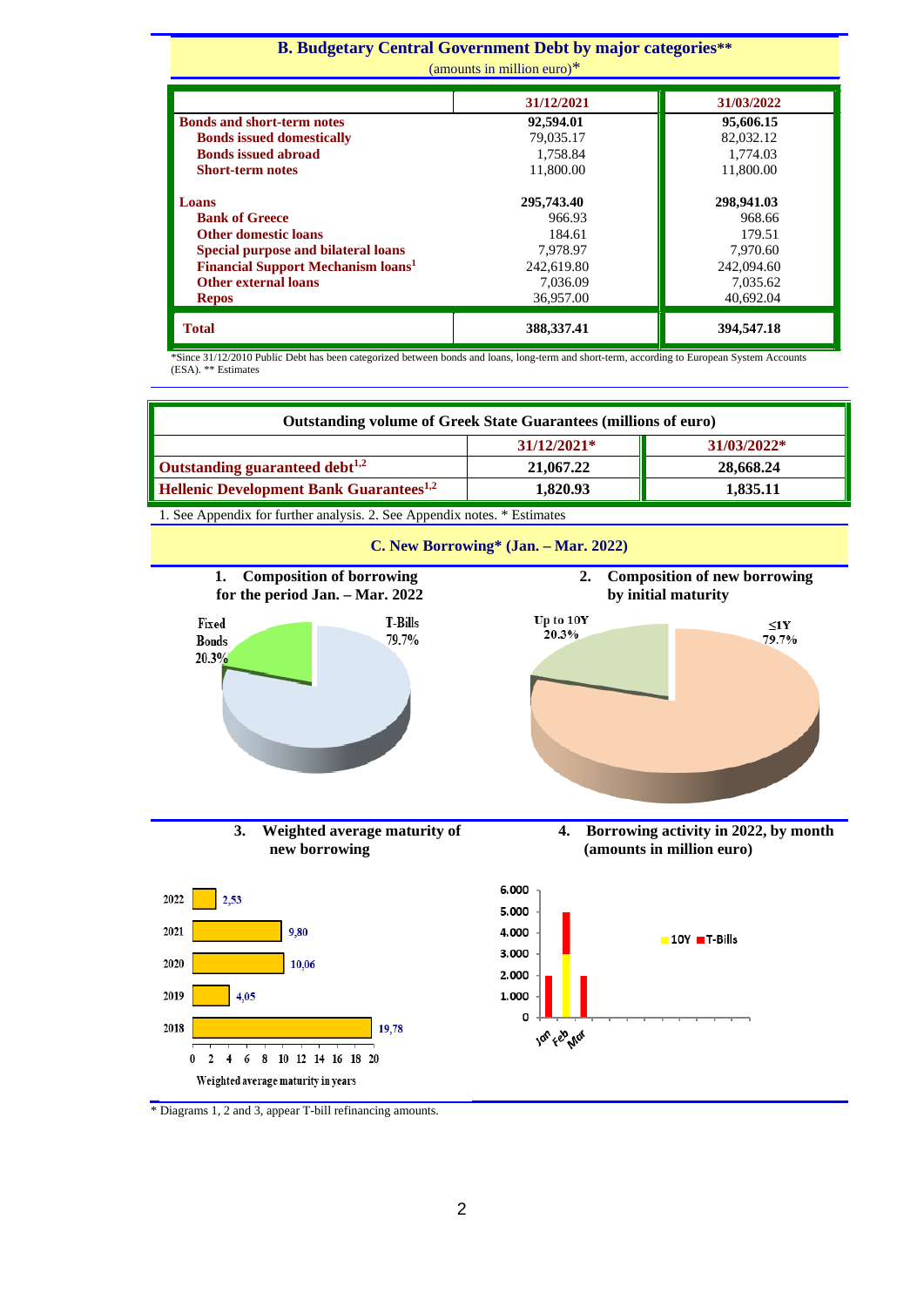## **D. Primary and Secondary Market of Greek Government Securities**

### **1. Issuance Calendar of Greek Government securities**

### Auction Calendar for April & May 2022

| 30/03/2022 | $26$ -weeks T-Bill $(ACT/360)$ |
|------------|--------------------------------|
| 06/04/2022 | 13-weeks T-Bill $(ACT/360)$    |
| 29/04/2022 | $26$ -weeks T-Bill $(ACT/360)$ |
| 06/05/2022 | 13-weeks T-Bill $(ACT/360)$    |

### **2. Auction Results (Jan. – Mar. '22)**

| <b>Auction</b> | <b>ISIN</b>  | <b>Maturity</b> | <b>Auction</b><br><b>Amount</b><br>$(\epsilon m \ln)$ | <b>Offered</b><br><b>Amount</b><br>$(\epsilon m \ln)$ | Amount<br><b>Issued</b><br>$(\epsilon m \ln)$ | <b>Price</b> | <b>Yield</b> |  |
|----------------|--------------|-----------------|-------------------------------------------------------|-------------------------------------------------------|-----------------------------------------------|--------------|--------------|--|
| <b>T-Bills</b> |              |                 |                                                       |                                                       |                                               |              |              |  |
| 04/01/22       | GR0000213190 | 08/04/22        | 625                                                   | 1.150                                                 | 1.000                                         | 100.101\%    | $-0.40%$     |  |
| 26/01/22       | GR0002228949 | 29/07/22        | 625                                                   | 1,289                                                 | 1.000                                         | 100.218%     | $-0.43%$     |  |
| 02/02/22       | GR0000214206 | 06/05/22        | 625                                                   | 1.471                                                 | 1,000                                         | 100.107%     | $-0.42%$     |  |
| 23/02/22       | GR0002229954 | 26/08/22        | 625                                                   | 1.140                                                 | 1.000                                         | 100.203%     | $-0.40%$     |  |
| 09/03/22       | GR0004127537 | 10/03/23        | 625                                                   | 863                                                   | 1,000                                         | 100.230\%    | $-0.23%$     |  |
| 30/03/22       | GR0002230960 | 30/09/22        | 625                                                   | 1,056                                                 | 1,000                                         | 100.100%     | $-0.20%$     |  |

**Bonds**

**3. Syndicated, Special Purpose Bonds & Other Issues – Loans (Jan. – Mar. '22)**

| 10Y<br>26/01/2022<br>GR0124038721<br>18/06/2032<br>3,000.00<br>1.836%<br>1.75%, fixed.<br><b>Amount</b><br><b>Ten</b><br><b>Disburse</b><br><b>Maturity</b><br>Organization<br><b>Interest Rate</b><br>ment date<br>in $(\epsilon m)$<br><sub>or</sub> |  | <b>Record</b><br>date | <b>ISIN</b> | <b>Tenor</b> | <b>Maturity</b> | <b>Issued</b><br><b>Amount</b><br>$(in \in$<br>mln) |  | Coupon | <b>Yield</b> |  |
|--------------------------------------------------------------------------------------------------------------------------------------------------------------------------------------------------------------------------------------------------------|--|-----------------------|-------------|--------------|-----------------|-----------------------------------------------------|--|--------|--------------|--|
|                                                                                                                                                                                                                                                        |  |                       |             |              |                 |                                                     |  |        |              |  |
|                                                                                                                                                                                                                                                        |  |                       |             |              |                 |                                                     |  |        |              |  |

*Weighted average funding cost (Bonds, T-bills) on 31/03/2022: 0.09%*

### **4. Budgetary Central Government Debt by residual maturity (amounts in million euro)**

|                               | 31/12/2021   | $\frac{0}{0}$ | 31/03/2022 | $\frac{0}{0}$ |
|-------------------------------|--------------|---------------|------------|---------------|
| <b>Total volume</b>           | 388, 337. 41 | 100.0%        | 394,547.18 | 100.0%        |
| short-term (up to 1 year)     | 56,742.38    | 14.6%         | 66,872.07  | 17.0%         |
| medium-term (1to 5 years)     | 42,084.97    | 10.8%         | 37,280.81  | 9.4%          |
| long-term (more than 5 years) | 289,510.06   | 74.6%         | 290,394.30 | 73.6%         |

*Weighted average residual maturity of Budgetary Central Government Debt on 31/03/2022\*: 18.22 years*

\*Ιncluding extension of EFSF loans agreed on Eurogroup of 22-6-2018.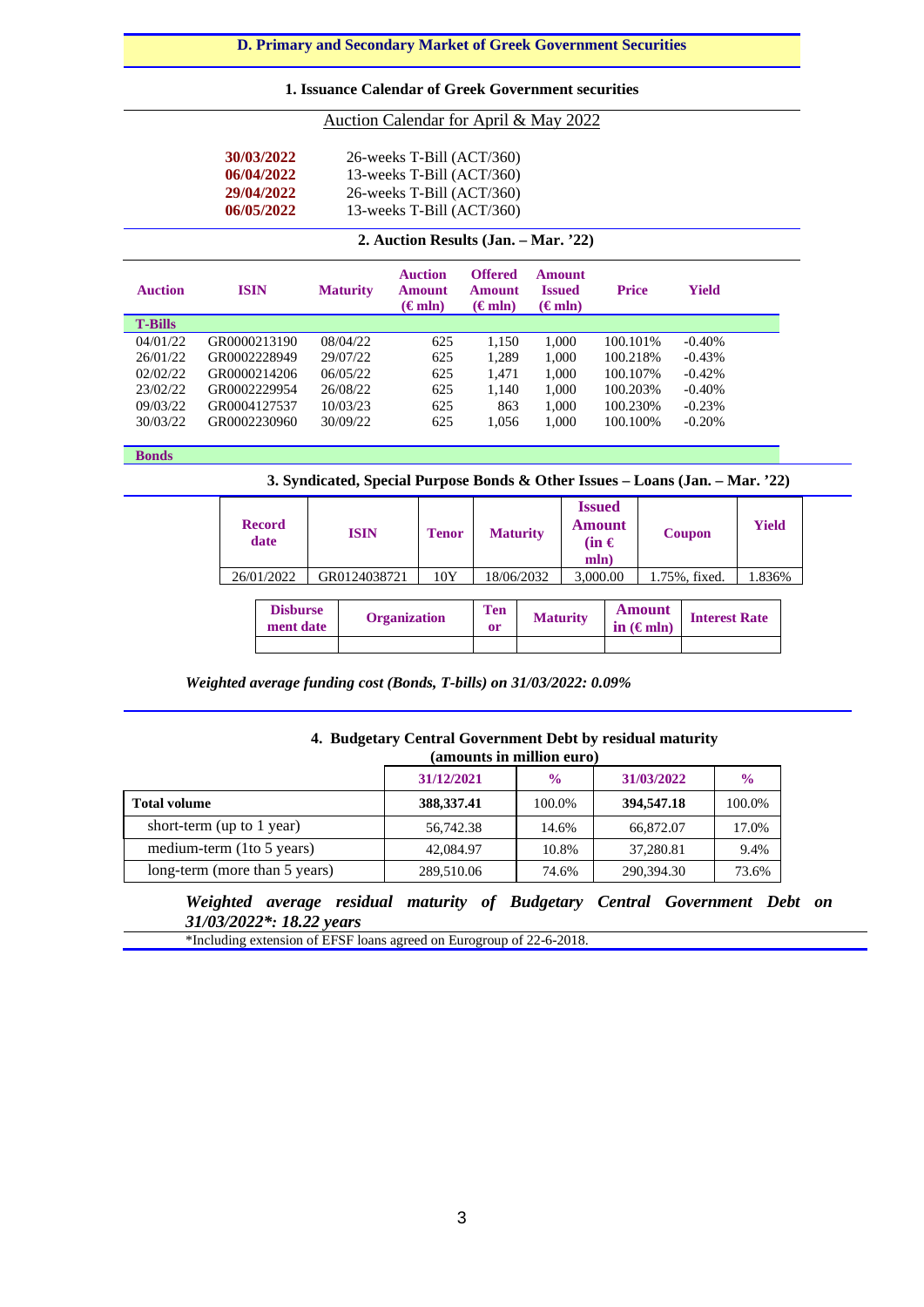#### **5. Redemption schedule of Budgetary Central Government Debt on 31/03/2022 (amounts in million euro)**



1. Buy-backs are scheduled for the smoothening of redemptions*.* 2. Including extension of EFSF loans agreed on Eurogroup of 22-6-2018.





Source: Bank of Greece, HDAT





Note: Public Debt data for each quarter will be announced no later than 50 days after the end of the reference quarter. Source: Bank of Greece, HDAT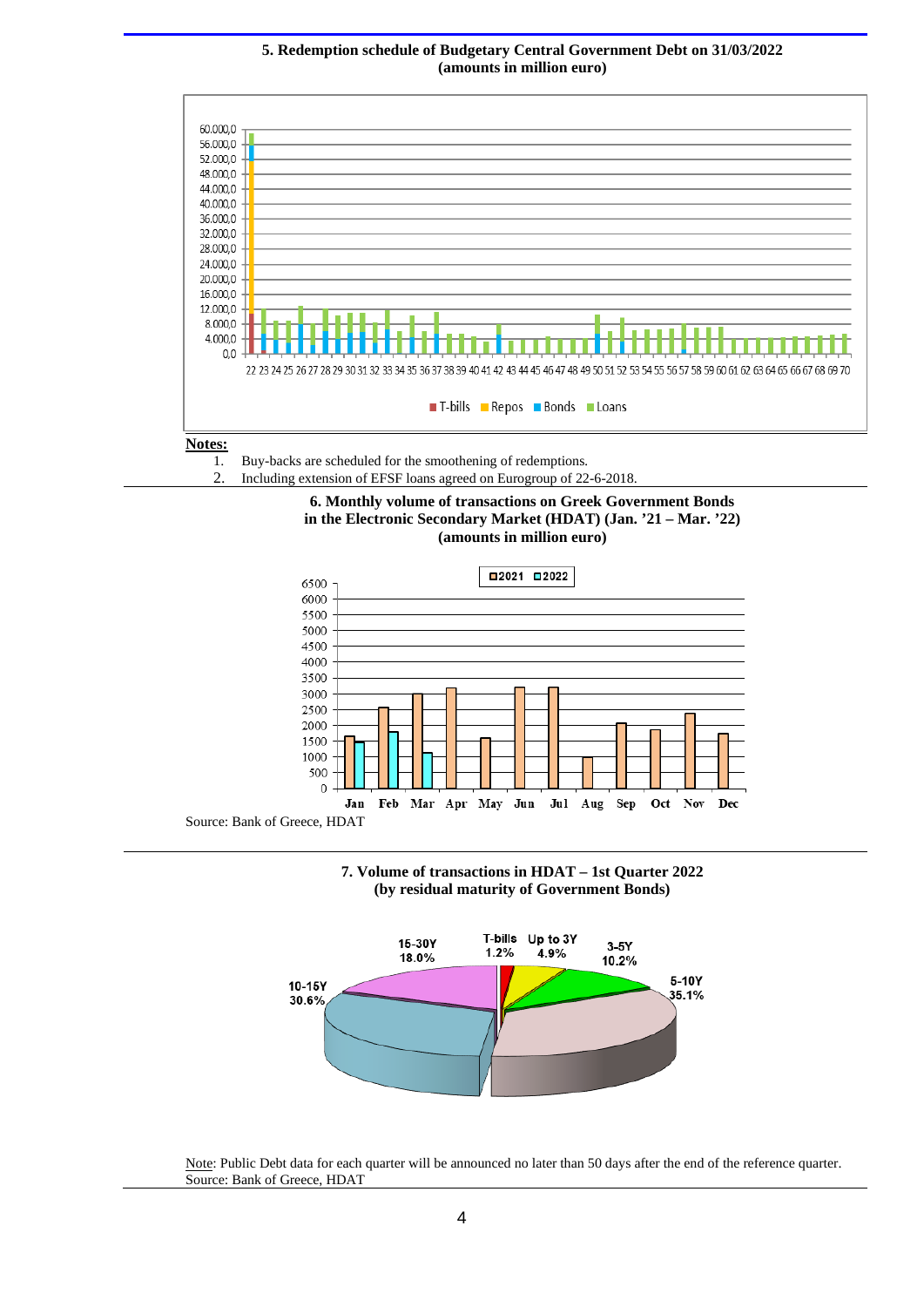## **Table 2.4: State: Guarantees**

|                                  | Entities classified in general government |                                           |                                       |                                 |                   |                                                             |  |  |  |  |  |
|----------------------------------|-------------------------------------------|-------------------------------------------|---------------------------------------|---------------------------------|-------------------|-------------------------------------------------------------|--|--|--|--|--|
|                                  |                                           | Stock of debt guaranteed by<br>government | Amounts of new<br>guarantees provided | <b>Guarantees cash</b><br>calls | Cash repayments   | <b>Fees collected for</b><br>guarantees (receipts<br>of GG) |  |  |  |  |  |
|                                  | end-2021                                  | end-March 2022                            | <b>March 2022</b>                     | <b>March 2022</b>               | <b>March 2022</b> | <b>March 2022</b>                                           |  |  |  |  |  |
| <b>State Owned Enterprises</b>   |                                           |                                           |                                       |                                 |                   |                                                             |  |  |  |  |  |
| EAS                              | 91,33                                     | 91,33                                     | 0,00                                  | 0,00                            | 0.00              | 0,00                                                        |  |  |  |  |  |
| EAB                              | 0.00                                      | 0,00                                      | 0,00                                  | 0,00                            | 0.00              | 0,00                                                        |  |  |  |  |  |
| <b>OSE</b>                       | 0,00                                      | 0,00                                      | 0,00                                  | 0,00                            | 0.00              | 0,00                                                        |  |  |  |  |  |
| <b>ATTIKO METRO</b>              | 1.885,23                                  | 1.876,54                                  | 0,00                                  | 0,00                            | 0,00              | 0,38                                                        |  |  |  |  |  |
| <b>Subtotal SOEs</b>             | 1.976,56                                  | 1.967,87                                  | 0,00                                  | 0,00                            | 0.00              | 0,38                                                        |  |  |  |  |  |
| <b>Extra Budgetary Funds</b>     |                                           |                                           |                                       |                                 |                   |                                                             |  |  |  |  |  |
| <b>NATIONAL LIBRARY</b>          | 3,97                                      | 3,97                                      | 0,00                                  | 0,00                            | 0,00              | 0,00                                                        |  |  |  |  |  |
| OSK-KTYP                         | 281,66                                    | 278,47                                    | 0,00                                  | 0,00                            | 0.00              | 0,00                                                        |  |  |  |  |  |
| CDLF (TP&D)                      | 90,34                                     | 90,34                                     | 0,00                                  | 0,00                            | 0,00              | 0,00                                                        |  |  |  |  |  |
| <b>ETAD</b>                      | 42.82                                     | 42.36                                     | 0,00                                  | 0,00                            | 0.00              | 0,13                                                        |  |  |  |  |  |
| <b>MBH</b>                       | 0.00                                      | 0,00                                      | 0,00                                  | 0,00                            | 0,00              | 0,00                                                        |  |  |  |  |  |
| <b>Subtotal EBFs</b>             | 418,79                                    | 415,14                                    | 0,00                                  | 0,00                            | 0,00              | 0,13                                                        |  |  |  |  |  |
| ocal Government.                 |                                           |                                           |                                       |                                 |                   |                                                             |  |  |  |  |  |
| MUNICIPALITY OF ATHENS           | 77,63                                     | 77,63                                     | 0,00                                  | 0,00                            | 0,00              | 0,04                                                        |  |  |  |  |  |
| MUNICIPALITY OF THESSALONIKI     | 10,00                                     | 10,00                                     | 0,00                                  | 0,00                            | 0,00              | 0,07                                                        |  |  |  |  |  |
| <b>MUNICIPALITY OF HERAKLION</b> | 19,60                                     | 19,26                                     | 0,00                                  | 0,00                            | 0,00              | 0,00                                                        |  |  |  |  |  |
| MUNICIPALITY OF KOZANI           | 7.97                                      | 7.97                                      | 0,00                                  | 0,00                            | 0.00              | 0,00                                                        |  |  |  |  |  |
| <b>Subtotal LG</b>               | 115,20                                    | 114,86                                    | 0,00                                  | 0,00                            | 0,00              | 0,11                                                        |  |  |  |  |  |
| <b>TOTAL classified</b>          | 2.510,55                                  | 2.497.87                                  | 0,00                                  | 0,00                            | 0,00              | 0,62                                                        |  |  |  |  |  |

|                                | Entities not classified in general government |                                                                  |                   |                                 |                   |                                                             |  |  |  |  |
|--------------------------------|-----------------------------------------------|------------------------------------------------------------------|-------------------|---------------------------------|-------------------|-------------------------------------------------------------|--|--|--|--|
|                                |                                               | Stock of debt guaranteed by<br>guarantees provided<br>government |                   | <b>Guarantees cash</b><br>calls | Cash repayments   | <b>Fees collected for</b><br>guarantees (receipts<br>of GG) |  |  |  |  |
|                                | end-2021                                      | end-March 2022                                                   | <b>March 2022</b> | <b>March 2022</b>               | <b>March 2022</b> | <b>March 2022</b>                                           |  |  |  |  |
| <b>Public Corporations</b>     |                                               |                                                                  |                   |                                 |                   |                                                             |  |  |  |  |
| <b>ATTIKH ODOS</b>             | 0,00                                          | 0,00                                                             | 0,00              | 0,00                            | 0.00              | 0,00                                                        |  |  |  |  |
| <b>EL BENIZELOS</b>            | 46,13                                         | 46,13                                                            | 0,00              | 0,00                            | 0,00              | 0,06                                                        |  |  |  |  |
| DEH**                          | 289,20                                        | 260,84                                                           | 0,00              | 0,00                            | 0,00              | 4,89                                                        |  |  |  |  |
| <b>ADMIE</b>                   | 438,03                                        | 435.70                                                           | 0,00              | 0,00                            | 0,00              | 1,04                                                        |  |  |  |  |
| DEDDHE**                       | 1.375,85                                      | 1.322,67                                                         | 0,00              | 0,00                            | 0,00              | 0,00                                                        |  |  |  |  |
| <b>DESFA</b>                   | 140,32                                        | 139,67                                                           | 0,00              | 0,00                            | 0,00              | 0,07                                                        |  |  |  |  |
| <b>DEHAN</b>                   | 85,00                                         | 85,00                                                            | 0,00              | 0,00                            | 0,00              | 0,00                                                        |  |  |  |  |
| OAEP                           | 0,00                                          | 0,00                                                             | 0,00              | 0,00                            | 0,00              | 0,00                                                        |  |  |  |  |
| <b>Subtotal Public Corp.</b>   | 2.374,53                                      | 2.290,01                                                         | 0.00              | 0,00                            | 0.00              | 6,06                                                        |  |  |  |  |
| <b>Standardized Guarantees</b> |                                               |                                                                  |                   |                                 |                   |                                                             |  |  |  |  |
| <b>PRIVATE ENTERPRISES</b>     | 1.461,37                                      | 1.446,72                                                         | 0,00              | 0,37                            | 0.00              | 0,22                                                        |  |  |  |  |
| <b>NATURAL DISASTERS</b>       | 1.659,76                                      | 1.645,83                                                         | 0,00              | 40,17                           | 0,01              | 0,00                                                        |  |  |  |  |
| Subtotal Stand.Guarantees*     | 3.121,13                                      | 3.092,55                                                         | 0,00              | 40,54                           | 0,01              | 0,22                                                        |  |  |  |  |
| <b>TOTAL not classified</b>    | 5.495,66                                      | 5.382,56                                                         | 0,00              | 40,54                           | 0,01              | 6,28                                                        |  |  |  |  |
| <b>GRAND TOTAL</b>             | 8.006,21                                      | 7.880,43                                                         | 0.00              | 40,54                           | 0,01              | 6,90                                                        |  |  |  |  |

Source: Ministry of Finance - General Accounting Office, DG Treasure and Public Accounting